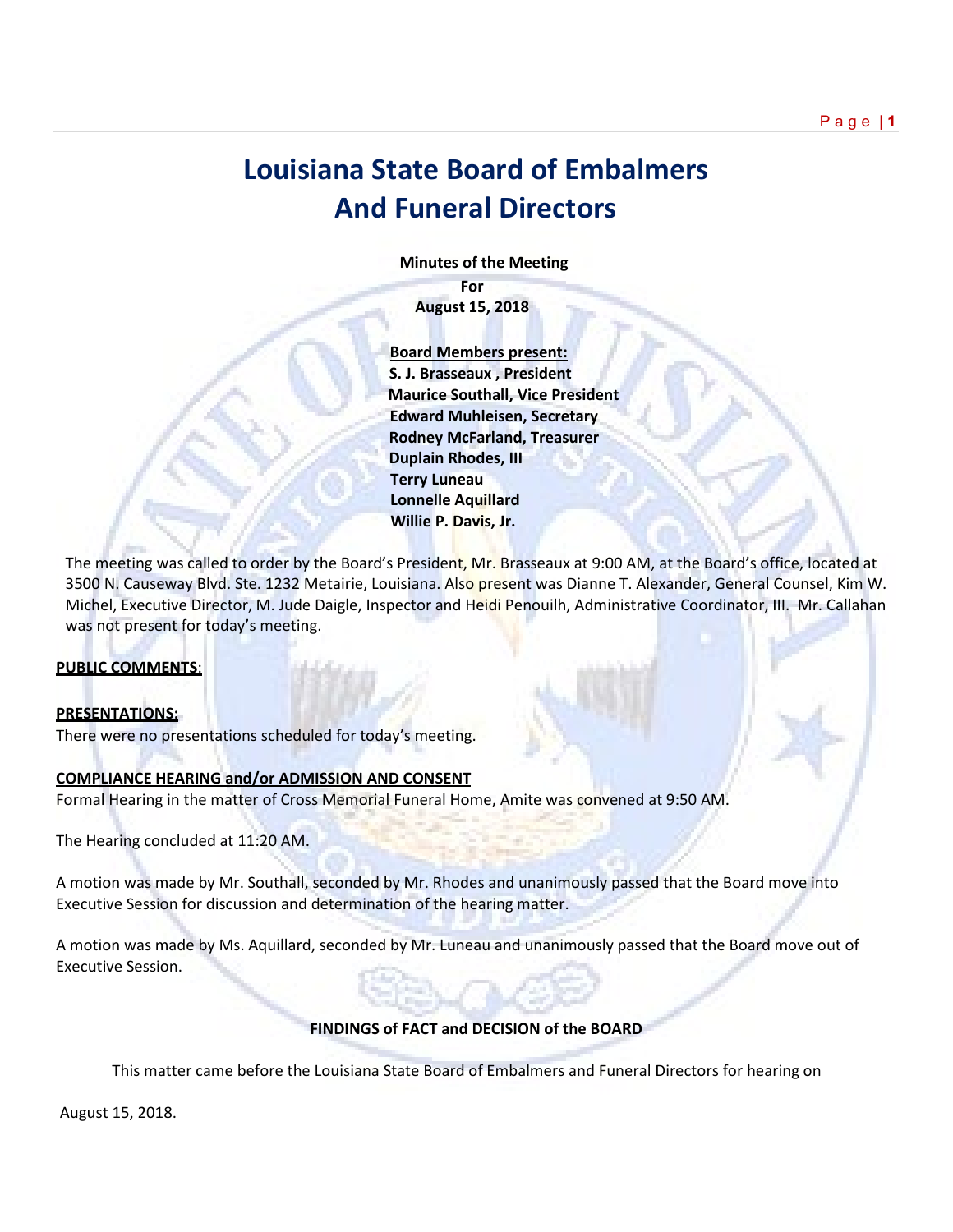#### Present:

**CHANEL R. DEBOSE**, Prosecuting Attorney, for and on behalf of the Louisiana State Board of Embalmers and Funeral Directors.

**DIANNE T. ALEXANDER,** General Counsel, for and on behalf of the Louisiana State Board of Embalmers and Funeral Directors.

**HARRY VORHOFF,** Hearing Officer, Special Counsel for and on behalf of the Louisiana Department of Justice.

**RENEE S. RABORN MOLLAND**, Attorney, for and on behalf of Joseph Cross, Jr., Glenda Cross, and the entity Cross Memorial Funeral Home

After considering the law, the evidence, the testimony of the witnesses and the entire record of these proceedings, together with the admission into the record by Joseph Cross, Jr. and Glenda Cross on behalf of the entity operating as Cross Memorial Funeral Home and made a part of the record before the Board on August 15, 2018:

# **FINDINGS of FACT**

That **JOSEPH CROSS, JR. and GLENDA CROSS** are the registered agents and owners of the entity known as Cross Memorial Funeral Home, LLC (#2868) Amite, Louisiana and, therefore, subject to the jurisdiction of this Board; That evidence contained within the record of these proceedings, together with the testimony of the witnesses made within the presentation, reflects that **Cross Memorial Funeral Home** is guilty of violating Title 46 Professional and Occupational Standards, Chapter 11, Section 1105 (A) and LA R.S. 37:848 (A).

#### **CONCLUSIONS**

As to **Cross Memorial Funeral Home represented by Joseph Cross, Jr. and Glenda Cross**, the Board members found Cross Memorial Funeral Home violated the provision of LA R.S. 37:848 (A) and Title 46 Professional and Occupational Standards, Chapter 11, Section 1105 (A). The violations were evidenced by the admissions into the record on August 15, 2018 by its representatives Joseph Cross, Jr. and Glenda Cross that Cross Memorial Funeral Home allowed lapses to occur in the employment of a licensed funeral director as manager of the entity Cross Memorial Funeral Home from 2015 to the present; during such time, an unlicensed person not certified and/or registered with the Board, was allowed to practice the science of embalming and/or conducted the business of funeral directing.

# **DECISION of the BOARD**

Accordingly, for the reasons as stated and as noted herein above;

**IT IS ORDERED BY THE BOARD THAT** Cross Memorial Funeral Home is hereby found guilty of violating the provision of LA R.S. 37: 848 (A) Title 46 Professional and Occupational Standards, Chapter 11, Section 1105 (A). Because Cross Memorial Funeral Home has been found guilty of the above violation, LA. R.S. 37:850 which states: Whoever violates the provisions of this Part shall be fined not less than five hundred dollars (\$500.00), nor more than two thousand five hundred dollars (\$2,500.00) and costs of the court reporter and attorney for the board for each offense,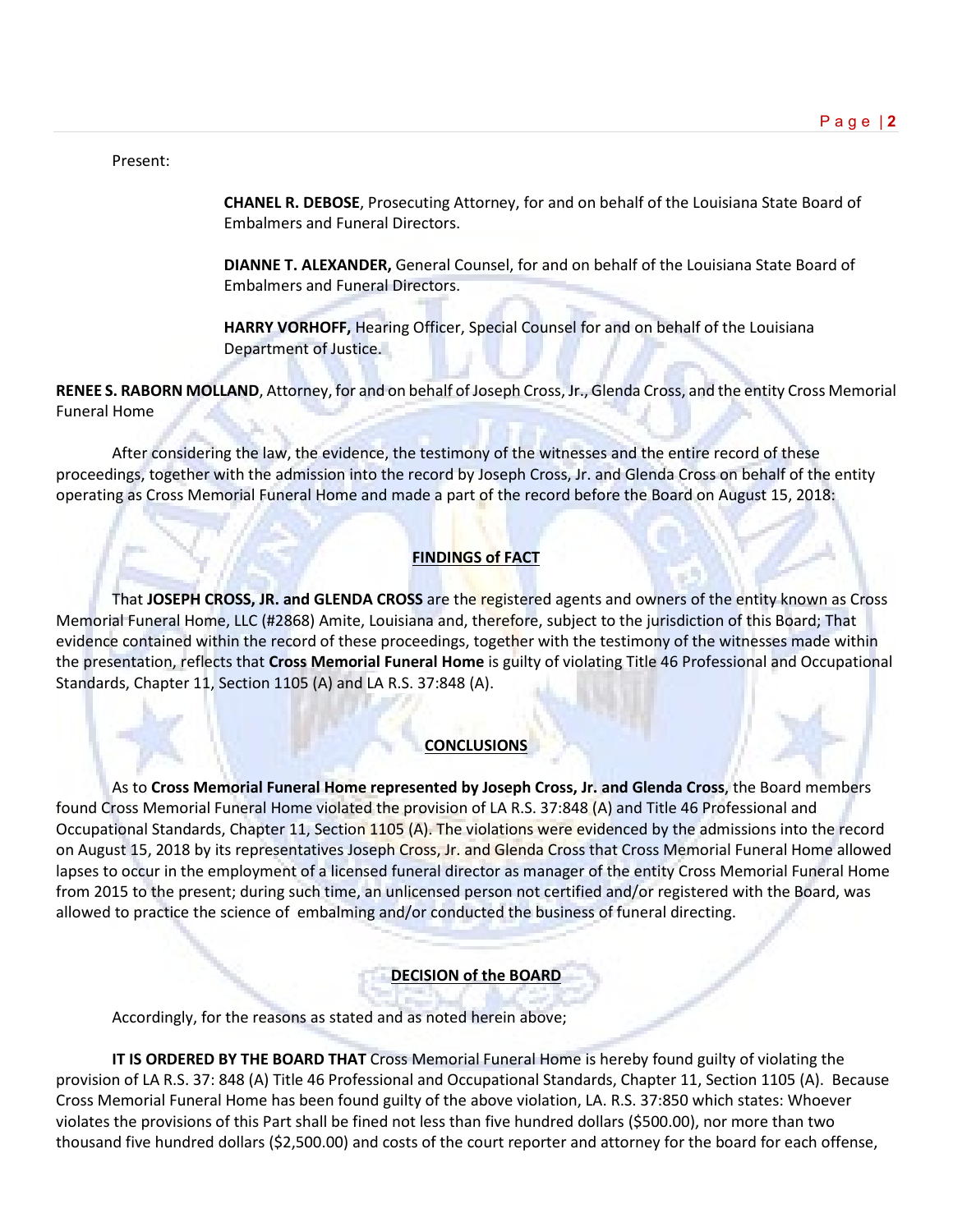or by imprisonment for not less than thirty days nor more than one hundred eight days for each offense, or both such fine and imprisonment, is the applicable penalty statute.

**IT IS FURTHER ORDERED BY THE BOARD THAT,** Cross Memorial Funeral Home and its representatives Joseph Cross, Jr. and Glenda Cross are fined the sum of Thirty Thousand dollars (\$30,000.00) with suspension of ten thousand dollars (\$10,000.00), provided the entity Cross Memorial Funeral Home does not appear before the Board within a year of this matter for the same or similarly related issues, for the violation of LA. R. S. 37: 848 (A) and Title 46 Professional and Occupational Standards, Chapter 11, Section 1105 (A); the sum of Two Hundred Twenty-Nine dollars and Fifty cents (\$229.50) for the cost of the court report for the August 15, 2018 hearing, and the sum of Sixteen Thousand Two Hundred Fifty-two dollars and Fifty cents (\$16,252.50) for attorney's fees for the August 15, 2018 hearing for a total assessed fine of Thirty-Six Thousand Four Hundred Eighty-Two dollars (\$36,482.00). The above assessed fines are to be paid by Cross Memorial Funeral Home and/or its representatives Joseph Cross, Jr. and Glenda Cross within thirty days (30) of receipt of this decision or by October 12, 2018. Failure to remit the above accessed fine within the designated time period may result in the suspension of the establishment license (#2868) until the assessed fine has been paid in full.

Mr. Cross requested that the Board allow him some extra time for payment of the fines as outlined in their decision.

During the Executive Session, the Board discussed the time frame for the payment of fines.

A motion was made by Mr. Luneau, seconded by Mr. Davis and unanimously passed that the time frame allowed for payment of fines and assessed costs to remain at the thirty (30) days as outlined in the Finding of Facts and Decision of the Board.

Executive Order JBE 18-06 regarding Sexual Harassment and Discrimination trainings are now mandatory for board members and staff. Ms. Michel will provide information for completing the trainings.

HB308, HB366, ACT 515, ACT 248 and ACT 204 were presented for informational purposes only.

#### **Executive Director's Report**

Motion was made by Mr. McFarland, seconded by Mr. Luneau and unanimously passed to accept the report as presented.

Ms. Michel presented the Board with information from WestLaw, with regard to Laws that are relevant to CE Broker and the usage of a third party site for compliance with continuing education. The law allows for the Board to utilize CE Broker for continuing education maintenance.

Ms. Michel also presented the board with information from inLumon and iGov Solutions, web site creators for individual Boards that are personalized for specific needs such as licensee accounts, continuing education documentation, renewals, notifications, application submission with payment, etc. Ms. Michel stated that, although these products were appealing, the budget would not allow for this at this time.

Ms. Michel noted that a letter was received from Lauren Tran, Bureau of Vital Records, that outlined a situation in which they were investigating with regard to clerical staff of the funeral homes having access to individual licensee's LEERS accounts, signing death certificates and making adjustments to paper death certificates in areas that is reserved for a Medical Doctor and the licensed funeral directors. Ms. Tran expressed the importance that death certificates are legal documents and should not be manipulated in any way by anyone other than a licensed funeral director or Medical Doctor.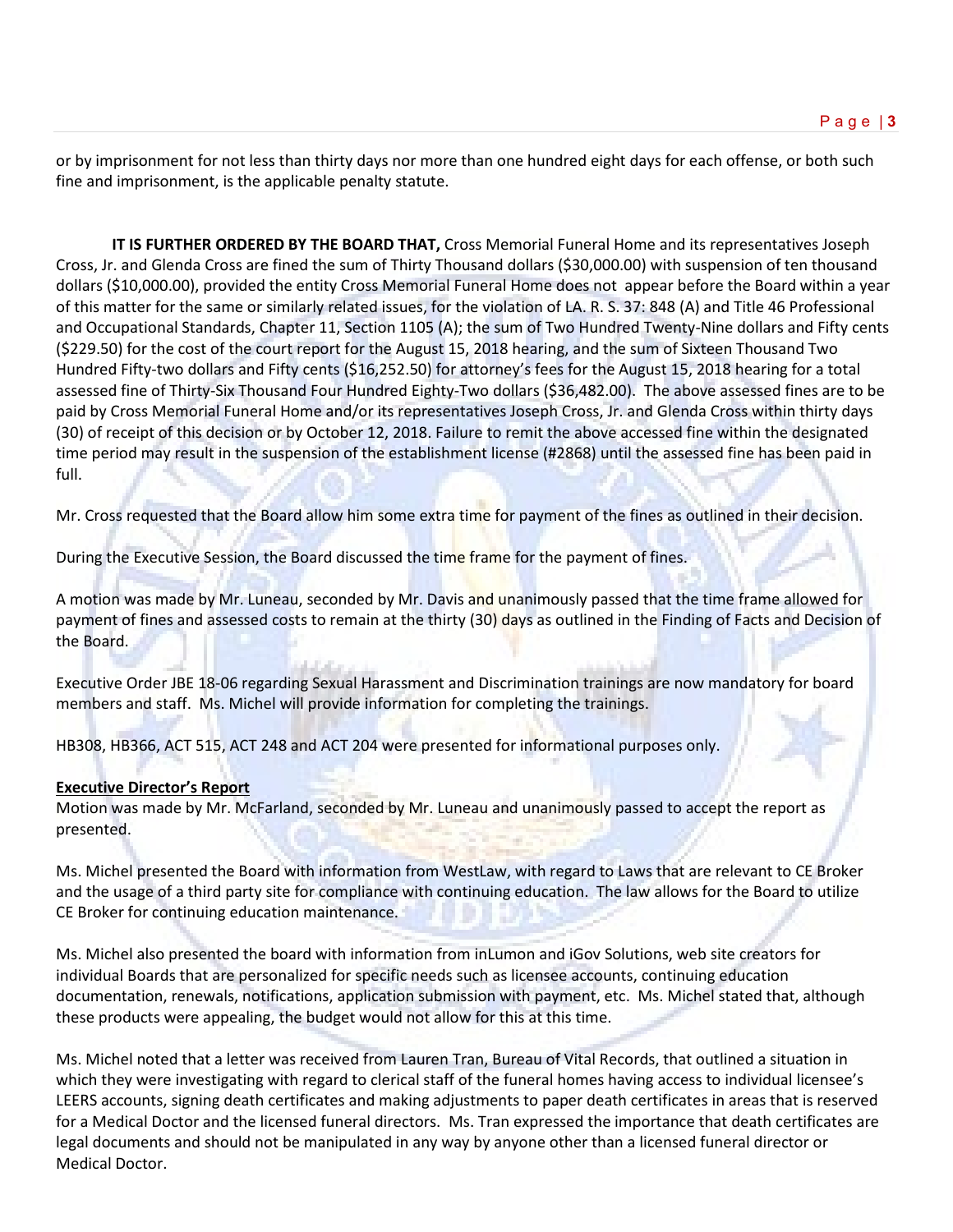The following was presented to the Board:

# **License & Registry Update from May 2018**

|                                                                                                                |                         |                                                                 | Updated on 8/6/2018 from last meeting in<br><b>May 2018</b> |
|----------------------------------------------------------------------------------------------------------------|-------------------------|-----------------------------------------------------------------|-------------------------------------------------------------|
| <b>Funeral Establishments - new issue</b>                                                                      |                         |                                                                 |                                                             |
| <b>Cross Memorial Funeral Home</b><br>Affordable Funeral Home<br><b>Heritage Funeral Home</b><br>Doyle Funeral |                         | Amite<br>Lacombe<br><b>Lake Charles</b>                         | 2920<br>2921<br>2922                                        |
| Home                                                                                                           |                         | Minden                                                          | 2923                                                        |
| <b>Stevens Funeral Home</b>                                                                                    |                         | <b>Lake Charles</b>                                             | 2924                                                        |
|                                                                                                                |                         | <b>Establishment Ownership/Location/Name Change</b>             |                                                             |
| <b>Crematory Establishment - new issue</b>                                                                     |                         |                                                                 |                                                             |
|                                                                                                                |                         |                                                                 |                                                             |
|                                                                                                                |                         | <b>Embalmer and Funeral Director License - new issue</b>        |                                                             |
| <b>Mallory Nugent</b><br><b>Amber Leonard</b><br><b>Wilkadrick Carter</b>                                      | E2861<br>E2862<br>E2863 | Raven Jackson<br><b>Aleck Nyegaard</b><br><b>Janee Grant</b>    | E2864<br>E2866<br>E2865                                     |
| <b>Funeral Director License -</b>                                                                              |                         |                                                                 |                                                             |
| new issue                                                                                                      |                         |                                                                 |                                                             |
| <b>Virgil Lacy</b><br>Kysha Shinall                                                                            | U1673<br>U1674          |                                                                 |                                                             |
| <b>Retort Operator License - new issue</b>                                                                     |                         |                                                                 |                                                             |
| <b>Robert Griffin</b><br><b>Scott Ard</b><br>Svannah Jourdan                                                   | 295<br>296<br>297       | <b>Lionel Jones</b><br><b>Allie David</b><br><b>Jerry Darby</b> | 298<br>299<br>300                                           |
| Reinstated Licenses - E / U / RO                                                                               |                         |                                                                 |                                                             |
| Jermika Williams                                                                                               | E2512                   | lapsed - 2017                                                   |                                                             |
| <b>Temporary License - new issue</b>                                                                           |                         |                                                                 |                                                             |
| <b>Gerald Bowen</b>                                                                                            | <b>TL 0504</b>          |                                                                 |                                                             |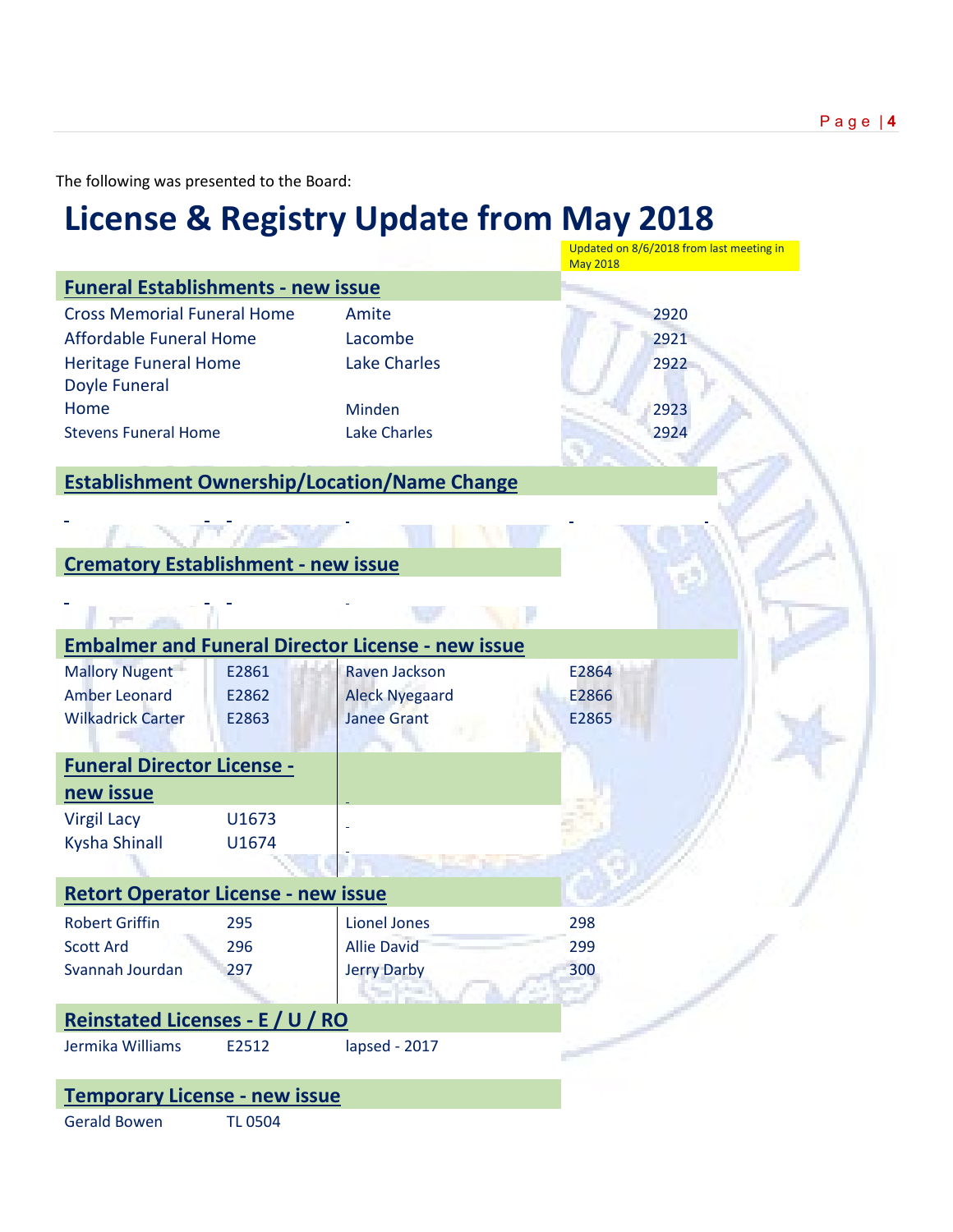| <b>Internship Registration</b> |      |                         |      |  |
|--------------------------------|------|-------------------------|------|--|
| Ja'Corian Coleman              | 0321 | John Kostmayer          | 0330 |  |
| <b>Rochelle Cannon</b>         | 0322 | <b>Taylor Sartwell</b>  | 0331 |  |
| <b>Bralyn James</b>            | 0323 | <b>Austyn Antley</b>    | 0332 |  |
| <b>Tiffany Garbo</b>           | 0324 | <b>Haden Puma</b>       | 0333 |  |
| <b>Destin Costanza</b>         | 0325 | Dawn Slaughter          | 0334 |  |
| <b>Astin Richmond</b>          | 0326 | <b>Michael White</b>    | 0335 |  |
| Cheryl Johnson                 | 0327 | <b>Cameron Druhet</b>   | 0336 |  |
| <b>Julie Brister</b>           | 0328 | <b>Georgia Torrence</b> | 0337 |  |
| <b>Tommy Droddy</b>            | 0329 |                         |      |  |

## **GENERAL COUNSEL'S REPORT**

Motion was made by Mr. Luneau, seconded by Mr. Southall and unanimously passed to accept the report as presented.

#### **INSPECTOR'S REPORT**

Motion was made by Mr. McFarland, seconded by Ms. Aquillard and unanimously passed to accept the report as presented.

#### **MINUTES**

Motion was made by Mr. Southall, seconded by Mr. Davis and unanimously passed to accept the minutes of the meeting for May 4, 2018.

#### **FINANCIAL**

Motion was made by Mr. Luneau, seconded by Mr. Davis and unanimously passed to accept the financial report and budget presentations as presented.

# **CORRESPONDENCE**

There were no written requests received for this meeting.

#### **NEW BUSINESS**

The next meeting of the Board is scheduled for October 10, 2018.

doned of Muller

Edward L. Muhleisen, Secretary